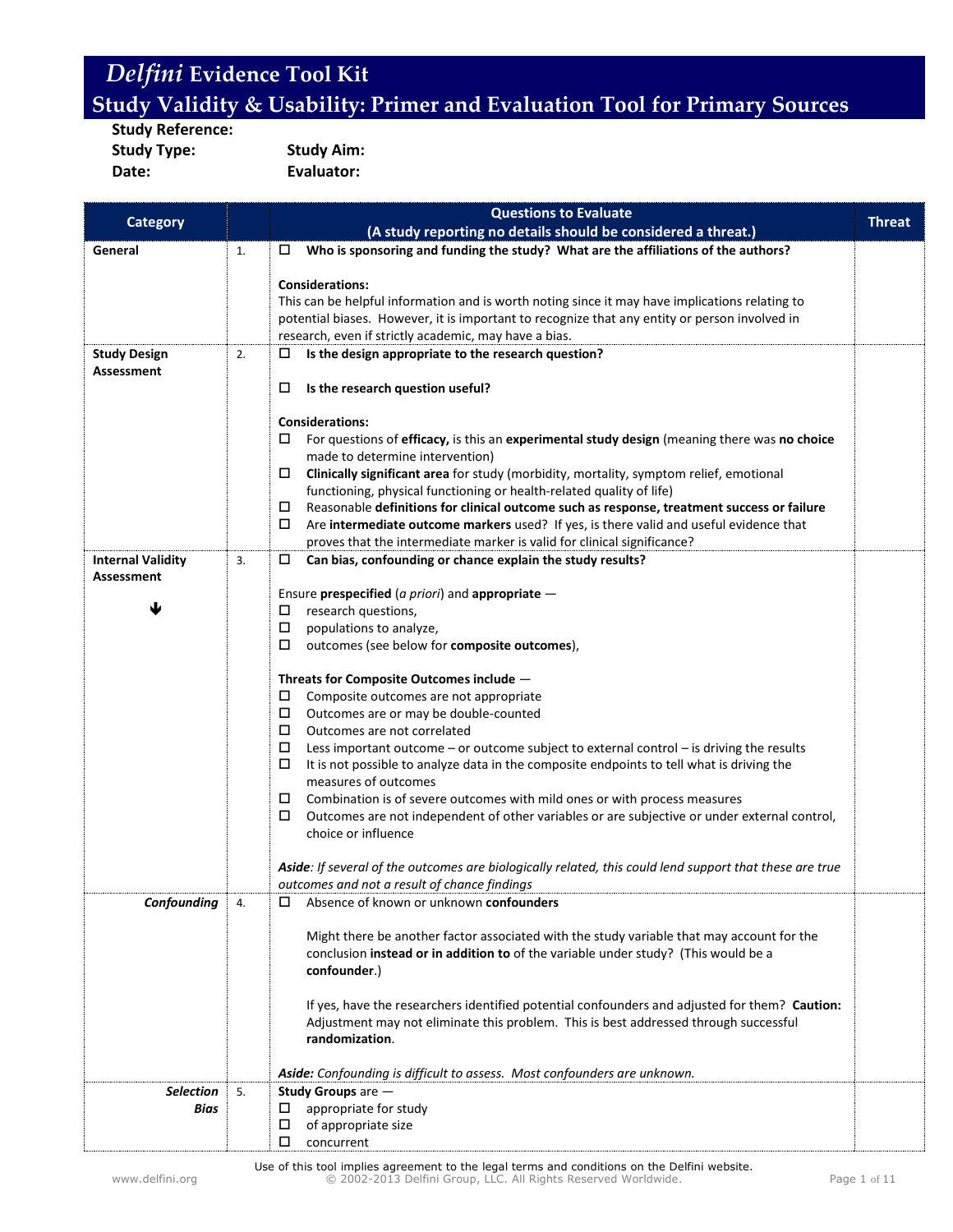| <b>Study Reference:</b> |                                                                                                                                                                                     |               |
|-------------------------|-------------------------------------------------------------------------------------------------------------------------------------------------------------------------------------|---------------|
| <b>Study Type:</b>      | <b>Study Aim:</b>                                                                                                                                                                   |               |
| Date:                   | Evaluator:                                                                                                                                                                          |               |
| <b>Category</b>         | <b>Questions to Evaluate</b>                                                                                                                                                        | <b>Threat</b> |
|                         | (A study reporting no details should be considered a threat.)                                                                                                                       |               |
|                         | similar baseline characteristics (e.g., demographics and prognostic factors)<br>□                                                                                                   |               |
|                         | Observations: similar as possible at the study's inception, except for the study topic<br>ப                                                                                         |               |
|                         | If no, how robust are the findings $-$ are the results similar when the populations are<br>□                                                                                        |               |
|                         | adjusted and unadjusted?                                                                                                                                                            |               |
|                         | <b>Review</b>                                                                                                                                                                       |               |
|                         | □<br>How subjects were identified and selected for study,                                                                                                                           |               |
|                         | □<br>Demographics, inclusions & exclusions, baseline characteristics                                                                                                                |               |
|                         |                                                                                                                                                                                     |               |
|                         | <b>Considerations</b>                                                                                                                                                               |               |
|                         | □<br>Age, race, gender, prognostic factors and disease spectrum issues such as range of symptoms,                                                                                   |               |
|                         | severity, signs, lab results and other diagnostic tests, rate of disease progression, response to                                                                                   |               |
|                         | therapy, etc.                                                                                                                                                                       |               |
|                         | □<br>Is the sample size large enough to be representative? (Rule of thumb: less than 100 in each                                                                                    |               |
|                         | group can be considered small - medium.)<br>Was the sample chosen for study representative of the defined population at risk or typical                                             |               |
|                         | □<br>patients?                                                                                                                                                                      |               |
|                         | Are all patients accounted for in the report of baseline characteristics?<br>$\Box$                                                                                                 |               |
|                         | Are there statistically significant differences in baseline characteristics between groups? If<br>□                                                                                 |               |
|                         | there are many statistically significant differences, this might suggest that there were                                                                                            |               |
|                         | problems with randomization and/or concealment of allocation.                                                                                                                       |               |
|                         | Is there a difference in the numbers of patients in important prognostic areas or in<br>□                                                                                           |               |
|                         | combinations of prognostic areas that might affect the study results?                                                                                                               |               |
|                         | Non-responders of placebo being excluded can bias study results in favor of the intervention<br>□                                                                                   |               |
|                         | □<br>Non-responders of the study drug $-$ but not the comparator $-$ being excluded can bias study                                                                                  |               |
|                         | results in favor of the intervention                                                                                                                                                |               |
|                         | Study is a comparison of a monotherapy versus a combination therapy (which includes the<br>□                                                                                        |               |
|                         | monotherapy agent), and patients not responsive to the monotherapy were excluded, which<br>can bias the study results in favor of the combination therapy                           |               |
|                         |                                                                                                                                                                                     |               |
|                         | <b>Considerations for Observational Studies</b>                                                                                                                                     |               |
|                         | Is the control group a logical one for study and selected in such a way to avoid bias?<br>□                                                                                         |               |
|                         |                                                                                                                                                                                     |               |
|                         | Asides: Selection bias is often a significant issue, especially in observational studies. Any difference                                                                            |               |
|                         | between groups could actually be the true cause of the outcomes.                                                                                                                    |               |
|                         |                                                                                                                                                                                     |               |
|                         | Baseline characteristics are important to assess who was actually studied                                                                                                           |               |
| Randomization           | Randomization methods for sequence generation are truly random and sequencing avoids<br>6.                                                                                          |               |
|                         | potential for anyone affecting assignment to a study arm                                                                                                                            |               |
|                         |                                                                                                                                                                                     |               |
|                         | Was there any variation in randomization that might have resulted in patients not being truly<br>0                                                                                  |               |
|                         | randomized or in being "unrandomized" such as anything that disrupts the effects of<br>randomization. This could involve eliminating subjects after randomization or not accounting |               |
|                         | for subjects lost to follow-up in the analysis.                                                                                                                                     |               |
|                         |                                                                                                                                                                                     |               |
|                         | Adequate                                                                                                                                                                            |               |
|                         | $\square$ Computer generated random numbers                                                                                                                                         |               |
|                         | Urn randomization<br>□                                                                                                                                                              |               |
|                         | $\Box$<br>Random number tables (not open)                                                                                                                                           |               |
|                         | Drawing lots                                                                                                                                                                        |               |
|                         | $\Box$<br>If block assignment utilized, random sequence generation method plus use of permuted                                                                                      |               |
|                         | blocks (i.e., randomly chosen block sizes that vary)                                                                                                                                |               |
|                         | Threats include -                                                                                                                                                                   |               |
|                         | Authors state study was randomized, however no details of randomization reported<br>□                                                                                               |               |

Use of this tool implies agreement to the legal terms and conditions on the Delfini website.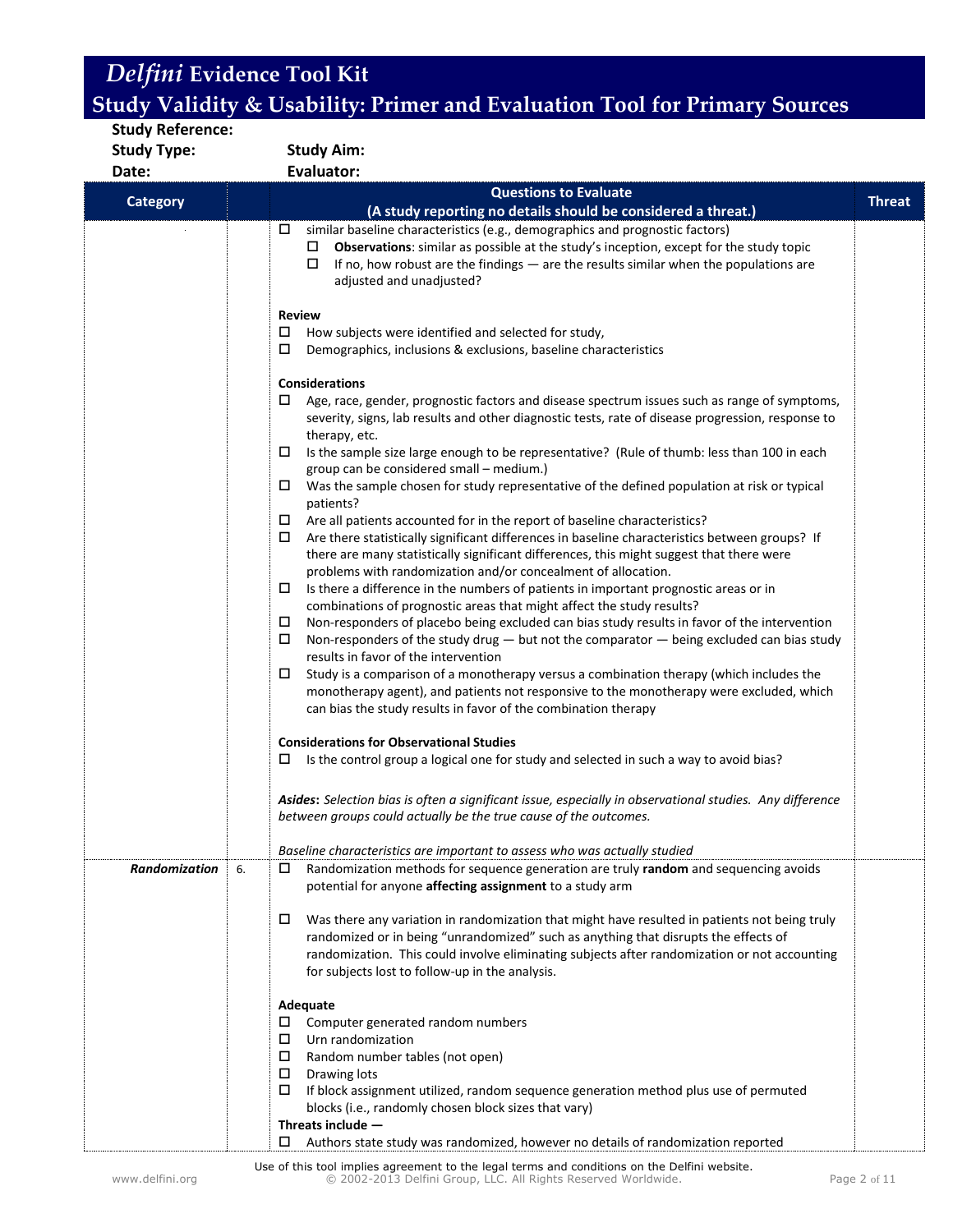| Study Reference:<br><b>Study Type:</b>                                          | <b>Study Aim:</b>                                                                                                                                                                                                                                                                                                                                                                                                                                                                                                                                                                                                                                                                                                                                                                                                                                                                                                                                                                                                                                                                                                                                                                                                                                                                                                                                                                                                                                                                                                                              |  |
|---------------------------------------------------------------------------------|------------------------------------------------------------------------------------------------------------------------------------------------------------------------------------------------------------------------------------------------------------------------------------------------------------------------------------------------------------------------------------------------------------------------------------------------------------------------------------------------------------------------------------------------------------------------------------------------------------------------------------------------------------------------------------------------------------------------------------------------------------------------------------------------------------------------------------------------------------------------------------------------------------------------------------------------------------------------------------------------------------------------------------------------------------------------------------------------------------------------------------------------------------------------------------------------------------------------------------------------------------------------------------------------------------------------------------------------------------------------------------------------------------------------------------------------------------------------------------------------------------------------------------------------|--|
| Date:                                                                           | <b>Evaluator:</b>                                                                                                                                                                                                                                                                                                                                                                                                                                                                                                                                                                                                                                                                                                                                                                                                                                                                                                                                                                                                                                                                                                                                                                                                                                                                                                                                                                                                                                                                                                                              |  |
| <b>Category</b>                                                                 | <b>Questions to Evaluate</b><br><b>Threat</b>                                                                                                                                                                                                                                                                                                                                                                                                                                                                                                                                                                                                                                                                                                                                                                                                                                                                                                                                                                                                                                                                                                                                                                                                                                                                                                                                                                                                                                                                                                  |  |
|                                                                                 | (A study reporting no details should be considered a threat.)                                                                                                                                                                                                                                                                                                                                                                                                                                                                                                                                                                                                                                                                                                                                                                                                                                                                                                                                                                                                                                                                                                                                                                                                                                                                                                                                                                                                                                                                                  |  |
| <b>Randomization</b><br><b>Concealment of the</b><br><b>Allocation Sequence</b> | Deterministic, open or predictable methods, such as a sequential method, were used which<br>□<br>are not random (e.g., alternation, date of hospitalization, date of birth, open tables of random<br>numbers, related to prognosis, etc.)<br>Block size may have been known to investigators prior to assignment - problematic if<br>□<br>concealment of allocation is not adequate or if stratified by site<br>□<br>Block size equal to the number of arms.<br>$\Box$<br>Threat is increased if concealment of allocation is not adequate<br>$\Box$<br>Concealment of allocation strategies are employed to prevent anyone affecting assignment to<br>7.<br>a study arm<br>٠<br>Were adequate steps taken to ensure that no one could affect the group to which a subject<br>would be assigned? Were sufficient measures taken to ensure no one could decipher the<br>code, obtain the code, manipulate an assignment, withhold an assignment, channel a patient,<br>affect the timing for assignment, etc.<br>Adequate<br>Combinations of training and methods employed to ensure that the upcoming group assignment is<br>not learned or deciphered in advance of patient enrollment or in such a way that assignments can<br>be manipulated or withheld or that patients can be directed into groups such as -<br>$\Box$<br>Training provided to staff on concealment and its import<br>$\Box$<br>Central randomization such a call-in center with enrollment performed prior to group<br>assignment and just-in-time per enrolled patient |  |
|                                                                                 | □<br>Irreversible assignment mechanism such as numbered vehicle or truly random method with<br>no opportunity to break the blind, such as sealed, sequentially numbered identical containers<br>□<br>Other convincing method<br><b>Possibly Adequate</b><br>□<br>Some details reported, but without sufficient detail as to fully ascertain the likelihood of<br>undermining the process. Example, stating central randomization was performed, but without<br>providing further details to know that staff were trained so that they would not provide<br>several upcoming assignments at once.<br>Threats include -<br>No details of concealment reported<br>□<br>□<br>Inadequate methods used<br>$\Box$<br>Same person administers and without other methods of protection against concealment<br>Envelopes used without some kind of assurance of procedures that strictly prevent anyone<br>from learning of the upcoming group assignment such as opening the envelope or being able<br>to read through the envelope<br>Deterministic, predictable or open methods of randomization (see Randomization)<br>□<br>Aside: Studies that do not perform effective concealment of allocation or report it may have relative                                                                                                                                                                                                                                                                                                                    |  |
| <b>Observation Bias</b>                                                         | differences in benefit size, typically favoring the intervention of up to 20-40 percent<br>Might bias have been introduced during study performance, follow-up or assessment?<br>8.<br>□                                                                                                                                                                                                                                                                                                                                                                                                                                                                                                                                                                                                                                                                                                                                                                                                                                                                                                                                                                                                                                                                                                                                                                                                                                                                                                                                                       |  |
|                                                                                 |                                                                                                                                                                                                                                                                                                                                                                                                                                                                                                                                                                                                                                                                                                                                                                                                                                                                                                                                                                                                                                                                                                                                                                                                                                                                                                                                                                                                                                                                                                                                                |  |
| <b>Performance Bias</b>                                                         | No bias or difference, except for what is under study, between groups during course of<br>9.<br>□<br>study<br>Such as $-$<br>intervention design and execution (example – if this were a surgery study, were the surgeons<br>□<br>skillful?)<br>co-interventions<br>□<br>□<br>concomitant medication use (review allowed and disallowed medications and compare usage,<br>dosing and duration between groups; if there is no report, assess likelihood there is non-                                                                                                                                                                                                                                                                                                                                                                                                                                                                                                                                                                                                                                                                                                                                                                                                                                                                                                                                                                                                                                                                           |  |

Use of this tool implies agreement to the legal terms and conditions on the Delfini website. www.delfini.org © 2002-2013 Delfini Group, LLC. All Rights Reserved Worldwide. Page 3 of 11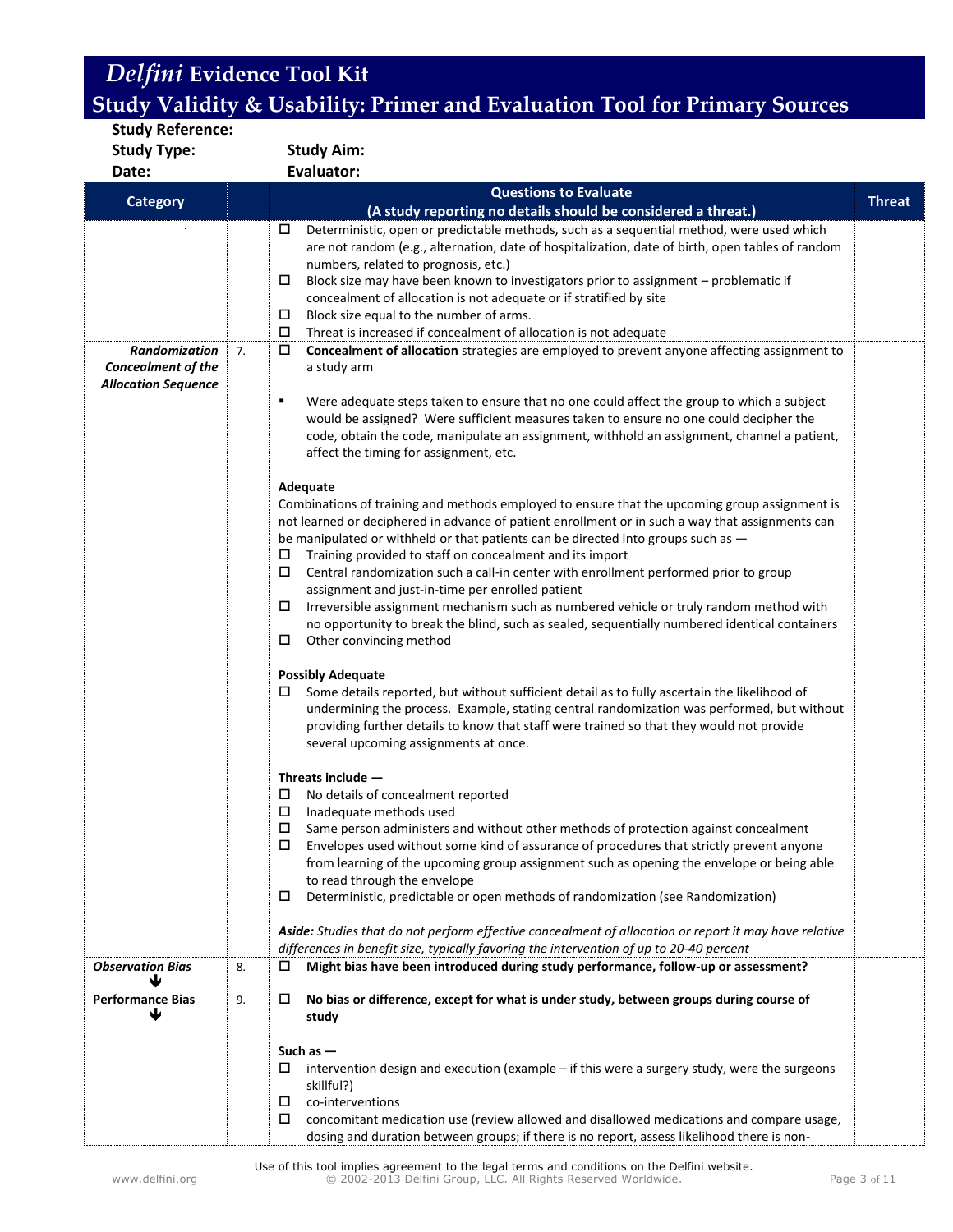| <b>Study Reference:</b> |                                                                                                                                                                                                                                                                                                                                                                                                                                                                                                                                                                                                                                                                                                                                                                                                                                                                                                                                                                                                                                                                                                                                                                                                                                                                                                                                                                                                                             |               |
|-------------------------|-----------------------------------------------------------------------------------------------------------------------------------------------------------------------------------------------------------------------------------------------------------------------------------------------------------------------------------------------------------------------------------------------------------------------------------------------------------------------------------------------------------------------------------------------------------------------------------------------------------------------------------------------------------------------------------------------------------------------------------------------------------------------------------------------------------------------------------------------------------------------------------------------------------------------------------------------------------------------------------------------------------------------------------------------------------------------------------------------------------------------------------------------------------------------------------------------------------------------------------------------------------------------------------------------------------------------------------------------------------------------------------------------------------------------------|---------------|
| <b>Study Type:</b>      | <b>Study Aim:</b>                                                                                                                                                                                                                                                                                                                                                                                                                                                                                                                                                                                                                                                                                                                                                                                                                                                                                                                                                                                                                                                                                                                                                                                                                                                                                                                                                                                                           |               |
| Date:                   | <b>Evaluator:</b>                                                                                                                                                                                                                                                                                                                                                                                                                                                                                                                                                                                                                                                                                                                                                                                                                                                                                                                                                                                                                                                                                                                                                                                                                                                                                                                                                                                                           |               |
| <b>Category</b>         | <b>Questions to Evaluate</b>                                                                                                                                                                                                                                                                                                                                                                                                                                                                                                                                                                                                                                                                                                                                                                                                                                                                                                                                                                                                                                                                                                                                                                                                                                                                                                                                                                                                | <b>Threat</b> |
|                         | (A study reporting no details should be considered a threat.)                                                                                                                                                                                                                                                                                                                                                                                                                                                                                                                                                                                                                                                                                                                                                                                                                                                                                                                                                                                                                                                                                                                                                                                                                                                                                                                                                               |               |
|                         | reported use given the population)<br>□<br>adherence (review method used and compare outcomes between groups or consider if<br>adherence differs because of difference in interventions or other factor - for example,<br>surgical adherence would be 100% and medical treatment would be significantly less in all<br>likelihood)<br>inappropriate exposure or migration (see below in this section)<br>□<br>□<br>cross-over threats (see specific questions in cross-over design section)<br>Д<br>protocol deviations<br>□<br>measurement methods (see below in this section)<br>□<br>study duration (consider length of time needed for occurrence of primary effect, side effects,<br>symptoms, regression, remission, recurrence, survival, duration of treatment, duration of<br>follow-up, etc.)<br>other?<br>□                                                                                                                                                                                                                                                                                                                                                                                                                                                                                                                                                                                                      |               |
|                         | <b>Timing</b><br>In the course of the study, could passing of time have had a resulting impact on any<br>□<br>outcomes? Examples -<br>Might the population under study have significantly changed during the course<br>$\circ$<br>of the trial? (If overall, this could be an external validity issue. If different<br>between groups, this would be an internal validity issue.)<br>Might the time period of the study affect study results (eg, studying an allergy<br>$\circ$<br>medication, but not during allergy season)?<br>Could awareness of adverse events affect future reporting of adverse events?<br>$\circ$<br>Could registry data be affected by clinicians changing their selection of patients<br>$\circ$<br>for certain drugs (e.g., excluding high-risk patients) with the result being fewer<br>reported adverse events over time.<br>Could test timing or a gap in testing result in misleading outcomes (e.g., in<br>$\circ$<br>studies comparing one test to another, might discrepancies have arisen in test<br>results if patients' status changed in between applying the two tests)?<br>Could transmittal of records result in a gap in timing that could result in<br>$\circ$<br>misleading outcomes (eg, in a study utilizing a method to compare mortality<br>counts between investigators and independent reviewers, might a gap in time<br>result in discrepancies in counting mortality)? |               |
|                         | <b>Considerations for Migration or Exposure</b><br><b>RCTs: Migration to Other Study Group</b><br>Review run-in period and wash-out periods<br>□<br>Choice of treatment made renders those outcomes observational<br>□<br><b>Observations: Exposure</b><br>Were measures taken to ensure that those in the comparison group weren't "exposed?"<br>□<br>□<br>Was exposure determined by reasonable means and did it precede the outcome of interest?<br><b>Considerations for Measurement Methods</b><br>Consider need to critically appraise study reporting on effectiveness of tool. (Validated does<br>not necessarily mean that the measurement tool is valid.)<br>Use of tools that are not standard should be scrutinized.<br>٠<br>Evaluate likelihood of detecting meaningful clinical significance.<br>٠<br>Threats include $-$<br>Measurement instruments or methods do not appear appropriate due to problems with -<br>□<br>Methods of measurement<br>□<br>Sources for data collection<br>Methods of data collection<br>□                                                                                                                                                                                                                                                                                                                                                                                        |               |

Use of this tool implies agreement to the legal terms and conditions on the Delfini website. www.delfini.org © 2002-2013 Delfini Group, LLC. All Rights Reserved Worldwide. Page 4 of 11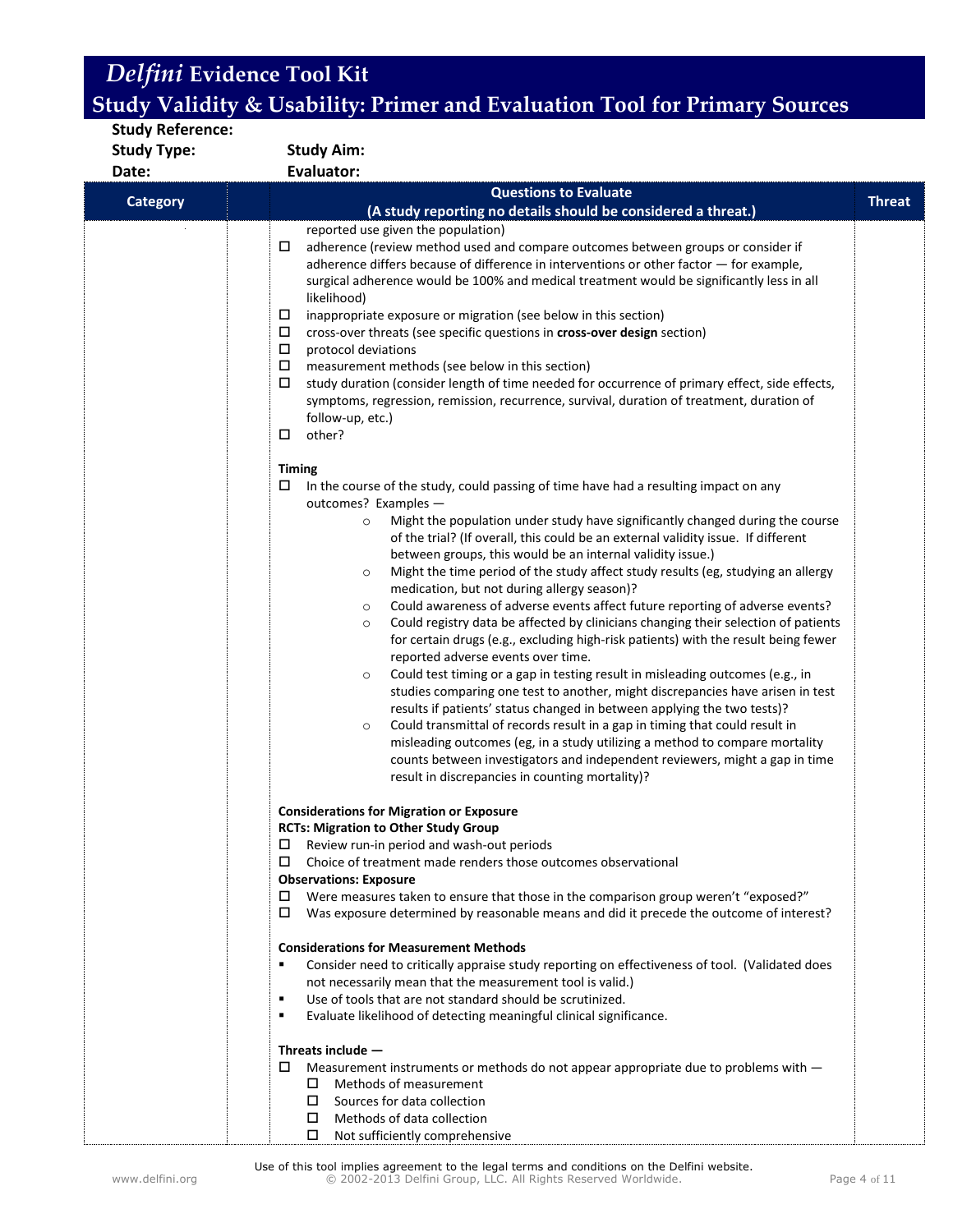**Study Reference: Study Type: Study Aim: Date: Evaluator: Category Questions to Evaluate (A study reporting no details should be considered a threat.) Threat** *Measurement Tip: Watch for "reporting bias" such as self-reporting when behaviors are hard to track (e.g., diet) or often hidden (e.g., smoking). Watch for "recall bias" due to differences in groups, such as mothers with babies with birth defects compared to those with normal babies* **Blinding** | 10.  $\Box$  **Double-blinding** methods employed (i.e., subject and all working with the subject or subject's data) and achieved **Threats include ―**   $\square$  Subjects were not blinded  $\Box$  All those assigning treatment, providing care, performing the intervention or otherwise working with subjects blinded  $\Box$  Intervention was not effectively disguised from the comparator  $\square$  Blind likely to have been broken<br> $\square$  Patients might have discerned a Patients might have discerned active agent due to familiarity with the agent (e.g., taste, sensations or side effects, especially if patients were not naïve to the active agent)  $\square$  Exposure issues  $-$  Example: Titration methods with a placebo arm or patients starting with a placebo inhaler would have discerned which was the active medication.  $\square$  Outcomes could be affected by knowledge of treatment through subjective measurements used or influence or control of patient or provider *Asides: Threat, especially increased if concealment is not adequate. Studies have reported that lack of blinding is likely to overestimate benefit by a relative 17 to 44%. Even objective outcomes can be affected by non-blinding.* **Comparators** 11. □ Reasonable intervention and reasonable comparator used (e.g., placebo) **Considerations** Ideal are arms for intervention, usual care and placebo. Also make sure that the details of the intervention and the comparison are clear. Combination modalities may increase the potential for bias. A comparison to "usual" care can be a problem because it is not clear what the intervention is being compared to. Are follow-up periods the same, etc? **Additional threats include ―**   $\Box$  No placebo comparison information and reviewers did not seek out this information in other studies (which, if available, may or may not be of value or supply useful results)  $\Box$  Inappropriate comparator  $\square$  Dosing was not done appropriately  $\square$  Dosing between arms is not equivalent *Aside: Lack of placebo or baseline information can lead to misleading conclusions since it may mask the direction of benefit or risk of active agents under comparison. Cross-over Designs* | 12. | □ Where subject is serving as own control, might bias be introduced from what happens in one sequence compared to the subsequent sequence — either due to the intervention or due to other factors such as performance or time or nature of a disease?  $\Box$  If the cross-over design includes the patient or physician choosing to crossing over, the outcomes then become "observational."  $\Box$  Where subject is serving as own control, might bias be introduced from loss? Note: Loss is magnified in cross-over studies in that you are losing both the study subject and the control in a single person. **Threats to validity include ―** Randomization  $\square$  No randomization of sequencing Blinding

Use of this tool implies agreement to the legal terms and conditions on the Delfini website. www.delfini.org © 2002-2013 Delfini Group, LLC. All Rights Reserved Worldwide. Page 5 of 11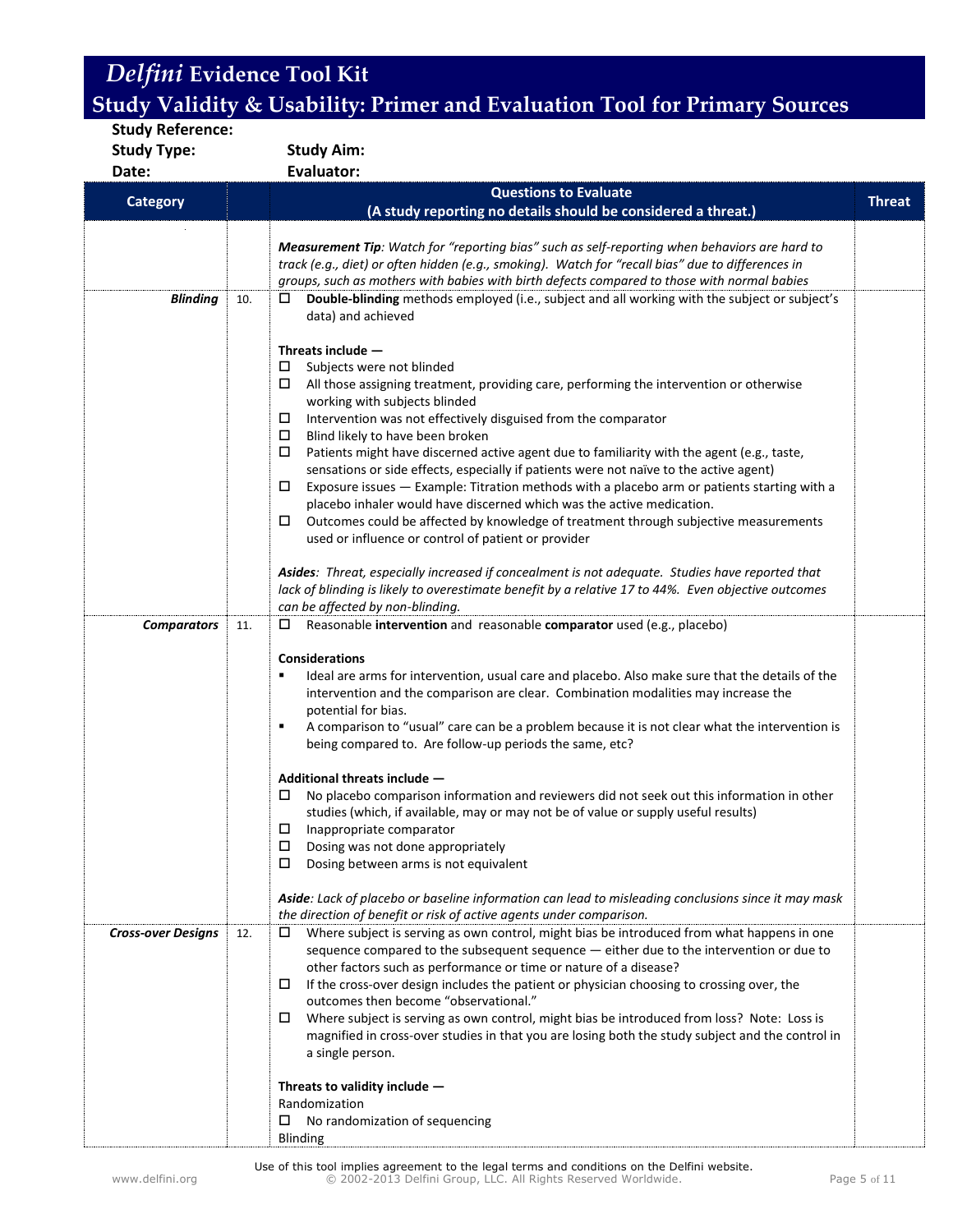| <b>Study Aim:</b><br><b>Study Type:</b><br><b>Evaluator:</b><br>Date:<br><b>Questions to Evaluate</b><br><b>Category</b><br>(A study reporting no details should be considered a threat.)                                                                                                                                                                                                                                                                                                                                                                                                                                                                                                                                                                                                                                                                                                                                                                                                                                                                                | <b>Threat</b> |
|--------------------------------------------------------------------------------------------------------------------------------------------------------------------------------------------------------------------------------------------------------------------------------------------------------------------------------------------------------------------------------------------------------------------------------------------------------------------------------------------------------------------------------------------------------------------------------------------------------------------------------------------------------------------------------------------------------------------------------------------------------------------------------------------------------------------------------------------------------------------------------------------------------------------------------------------------------------------------------------------------------------------------------------------------------------------------|---------------|
|                                                                                                                                                                                                                                                                                                                                                                                                                                                                                                                                                                                                                                                                                                                                                                                                                                                                                                                                                                                                                                                                          |               |
|                                                                                                                                                                                                                                                                                                                                                                                                                                                                                                                                                                                                                                                                                                                                                                                                                                                                                                                                                                                                                                                                          |               |
|                                                                                                                                                                                                                                                                                                                                                                                                                                                                                                                                                                                                                                                                                                                                                                                                                                                                                                                                                                                                                                                                          |               |
| No blinding<br>$\Box$<br>□<br>Unconcealed concealed cross-over points<br>Risk of unblinding due to familiarity with intervention or comparator<br>□<br>Timing<br>$\Box$<br>Lack of pre-specification of reasonable cross-over points<br>Potential for carry-over effects of intervention or non-intervention elements, disease issues<br>$\Box$<br>(e.g., considering issues relating to curative potential, disease fluctuations, rebound, seasonal<br>effect, recall bias resulting with familiarity with measurement instruments for prior sequence,<br>etc.)<br>Potential for treatment being curative, such that cross-over from drug can't be tested<br>0<br>Other<br>$\Box$<br>Results calculation issues (cross-over studies generally have to be computed by hand if too<br>complex)<br>□<br>Loss (magnified since patient serves as subject and control)<br>□<br>Choice versus assignment to crossover - choice to cross-over renders outcomes<br>"observational"                                                                                              |               |
| <b>Diagnostic Testing</b><br><b>Key Considerations (Usefulness)</b><br>13.<br>Does testing lead to improved outcomes or better value? Example: Extrasystoles following an<br>⊔<br>MI indicate higher risk for cardiac mortality, but does treating them reduce mortality risk?<br>□<br>Do the measures of test function appear to be clinically useful?<br><b>Measures of Test Function</b><br>See Delfini Diagnostic Testing Calculator for more information.<br><b>Sensitivity (True Positives)/Specificity (True Negatives)</b><br>Typical rates for sensitivity are 80% with a specificity of 90%. Rarely is lower than 50% used.<br>٠<br>May be less useful than predictive values because it provides information people already<br>п<br>known to have the disease<br><b>Predictive Value</b><br>Predictive values (Positive Predictive Value or PPV and Negative Predictive Value or NPV) may<br>٠<br>be more clinically useful because they are based on predicting disease from test result.                                                                    |               |
| <b>Likelihood Ratios</b><br>LR+ Represents the change from pre-test odds to post-test odds. Increase is considered small<br>٠<br>if 2-5, modest if 5-10, and large if $>10$<br>LR- Represents the change from pre-test odds to post-test odds. Increase is considered small<br>٠<br>if .02-.05, modest if .05-.1, and large if $> .1$<br>Threats include -<br>New test (index test) is not compared with "gold standard" or reasonable comparator<br>$\Box$<br>The test and the gold standard were not applied to all persons studied or to a random sample<br>□<br>of all persons studied<br>Test was not performed in study subjects known to have the condition and those known to be<br>□<br>free of the condition<br>Assessment was not blinded<br>$\Box$<br>New test does not find same abnormality as the old test<br>$\Box$<br>(Overdiagnosis Bias Example: MRI may find earlier and less threatening breast cancers than<br>mammography)<br>$\Box$<br>Indeterminate results could have created a bias—if they are not reported, this is a threat to<br>validity |               |
| Time in between application of the reference test and index test creates a risk that the<br>□<br>diagnosis may not be the same<br><b>Screening</b><br>Threats include $-$<br>14.                                                                                                                                                                                                                                                                                                                                                                                                                                                                                                                                                                                                                                                                                                                                                                                                                                                                                         |               |

Use of this tool implies agreement to the legal terms and conditions on the Delfini website. www.delfini.org © 2002-2013 Delfini Group, LLC. All Rights Reserved Worldwide. Page 6 of 11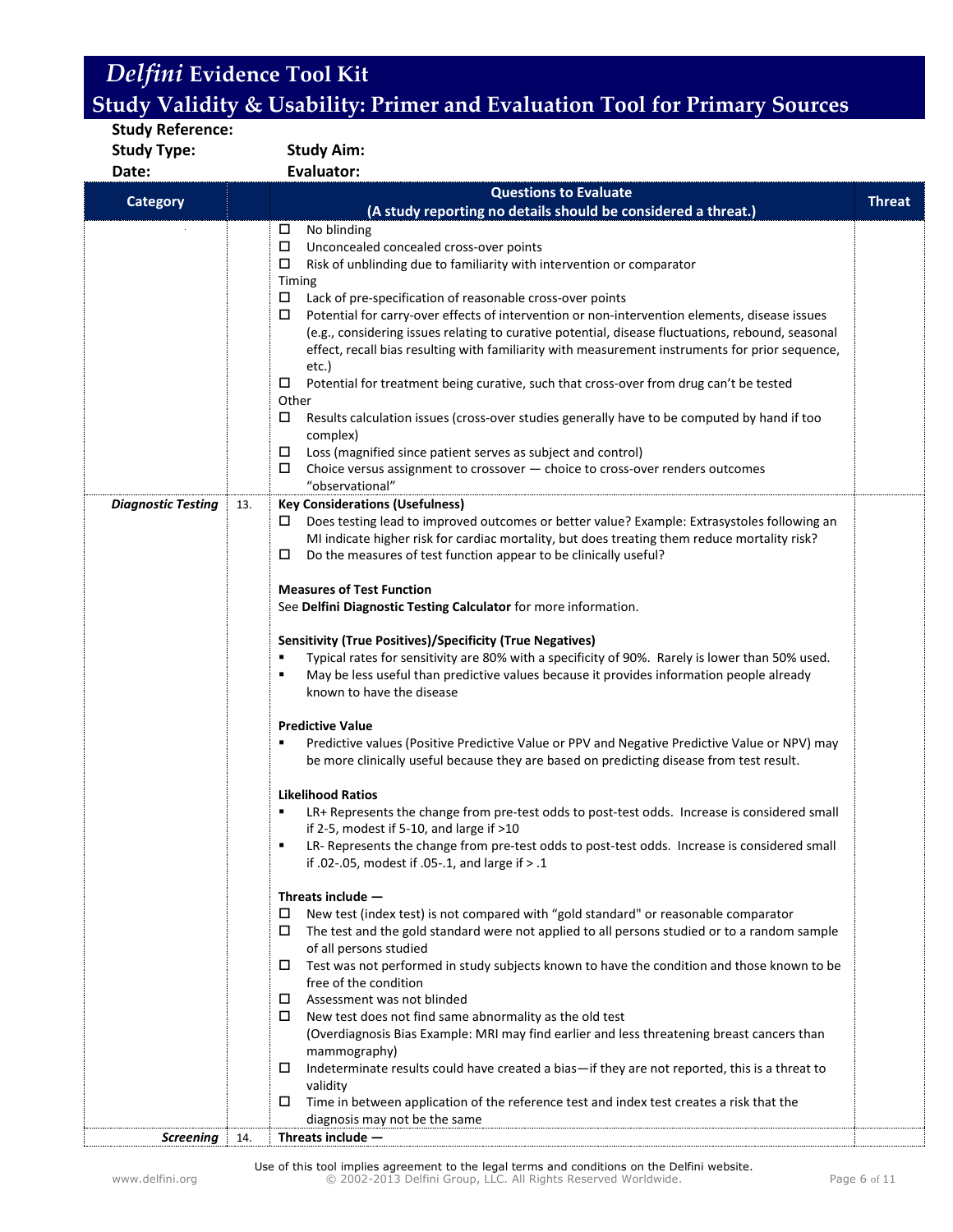| <b>Study Reference:</b> |                                                                                                                                                                                                                                                                                                                                                                                                                                                                                                                                                                                                                                                                                                                                                                                                                                                                                                                                                                                                                                                                                                                                                                                                                                                                                                                                                                                                                                                                                                                                                                                                                                                                                                                                                                                                                                                                                                                                                                                                                                                                 |               |  |  |  |
|-------------------------|-----------------------------------------------------------------------------------------------------------------------------------------------------------------------------------------------------------------------------------------------------------------------------------------------------------------------------------------------------------------------------------------------------------------------------------------------------------------------------------------------------------------------------------------------------------------------------------------------------------------------------------------------------------------------------------------------------------------------------------------------------------------------------------------------------------------------------------------------------------------------------------------------------------------------------------------------------------------------------------------------------------------------------------------------------------------------------------------------------------------------------------------------------------------------------------------------------------------------------------------------------------------------------------------------------------------------------------------------------------------------------------------------------------------------------------------------------------------------------------------------------------------------------------------------------------------------------------------------------------------------------------------------------------------------------------------------------------------------------------------------------------------------------------------------------------------------------------------------------------------------------------------------------------------------------------------------------------------------------------------------------------------------------------------------------------------|---------------|--|--|--|
| <b>Study Type:</b>      | <b>Study Aim:</b>                                                                                                                                                                                                                                                                                                                                                                                                                                                                                                                                                                                                                                                                                                                                                                                                                                                                                                                                                                                                                                                                                                                                                                                                                                                                                                                                                                                                                                                                                                                                                                                                                                                                                                                                                                                                                                                                                                                                                                                                                                               |               |  |  |  |
| Date:                   | <b>Evaluator:</b>                                                                                                                                                                                                                                                                                                                                                                                                                                                                                                                                                                                                                                                                                                                                                                                                                                                                                                                                                                                                                                                                                                                                                                                                                                                                                                                                                                                                                                                                                                                                                                                                                                                                                                                                                                                                                                                                                                                                                                                                                                               |               |  |  |  |
|                         | <b>Questions to Evaluate</b>                                                                                                                                                                                                                                                                                                                                                                                                                                                                                                                                                                                                                                                                                                                                                                                                                                                                                                                                                                                                                                                                                                                                                                                                                                                                                                                                                                                                                                                                                                                                                                                                                                                                                                                                                                                                                                                                                                                                                                                                                                    |               |  |  |  |
| <b>Category</b>         | (A study reporting no details should be considered a threat.)                                                                                                                                                                                                                                                                                                                                                                                                                                                                                                                                                                                                                                                                                                                                                                                                                                                                                                                                                                                                                                                                                                                                                                                                                                                                                                                                                                                                                                                                                                                                                                                                                                                                                                                                                                                                                                                                                                                                                                                                   | <b>Threat</b> |  |  |  |
|                         | There is no evidence that early diagnosis and treatment will improve outcomes compared to<br>□<br>later diagnosis and treatment (if true consider not applying these results)<br>There is no assessment of treatments and diagnostic testing<br>□<br>Lead time bias might explain the potential beneficial outcomes<br>□<br>Explanation: Appearance of increased "survival" time due to early detection— meaning, date<br>of death is not different from what it would be if detection was later, prompted by onset of<br>symptoms. Lead time bias is not an issue when randomization is used to determine who is<br>screened and who is not - but it is an issue in observational studies comparing screened to<br>unscreened.<br>Length bias might explain the potential beneficial outcomes<br>0                                                                                                                                                                                                                                                                                                                                                                                                                                                                                                                                                                                                                                                                                                                                                                                                                                                                                                                                                                                                                                                                                                                                                                                                                                                             |               |  |  |  |
|                         | Explanation: Increased selection of slower growing tumors (i.e., missing fast growing tumors)<br>resulting in overestimation of survival time<br>□<br>Volunteer bias might explain potential beneficial outcomes<br>Overdiagnosis bias<br>□<br>Explanation: A finding of a disease at an asymptomatic stage in a patient who would not have<br>become symptomatic or harmed by the disease                                                                                                                                                                                                                                                                                                                                                                                                                                                                                                                                                                                                                                                                                                                                                                                                                                                                                                                                                                                                                                                                                                                                                                                                                                                                                                                                                                                                                                                                                                                                                                                                                                                                      |               |  |  |  |
| <b>Prognosis</b>        | $\Box$<br>Was validation conducted with an independent set of patients?<br>15.<br>Explanation: Similar results suggest initial sample was representative of the larger population.<br>□                                                                                                                                                                                                                                                                                                                                                                                                                                                                                                                                                                                                                                                                                                                                                                                                                                                                                                                                                                                                                                                                                                                                                                                                                                                                                                                                                                                                                                                                                                                                                                                                                                                                                                                                                                                                                                                                         |               |  |  |  |
| <b>Attrition Bias</b>   | Might attrition, including missing data, discontinuations or loss to follow-up, have<br>16.<br>□                                                                                                                                                                                                                                                                                                                                                                                                                                                                                                                                                                                                                                                                                                                                                                                                                                                                                                                                                                                                                                                                                                                                                                                                                                                                                                                                                                                                                                                                                                                                                                                                                                                                                                                                                                                                                                                                                                                                                                |               |  |  |  |
|                         | resulted in distorted outcomes?<br>Many researchers, biostatisticians and others struggle with this area-there appears to be<br>no clear agreement in the clinical research community about how to best address these<br>issues. There also is inconsistent evidence on the effects of attrition on study results. We,<br>therefore, believe that studies should be evaluated on a case-by-case basis.<br>The key question is, "Given that attrition has occurred, are the study results likely to be<br>true?" It is important to look at the contextual elements of the study and reasons for<br>discontinuation and loss-to-follow up and to look at what data is missing and why to assess<br>likely impact on results. Attrition may or may not impact study outcomes depending, in<br>part, upon the reasons for withdrawals, censoring rules and the resulting effects of applying<br>those rules, for example.<br>In general, we think it is important to attempt to answer the following questions:<br>Examining the contextual elements of a given study-<br>What could explain the results if it is not the case that the reported findings are true?<br>٠<br>What conditions would have to be present for an opposing set of results (equivalence<br>٠<br>or inferiority) to be true instead of the study findings?<br>Were those conditions met?<br>٠<br>If these conditions were not met, is there any reason to believe that the estimate of<br>٠<br>effect (size of the difference) between groups is not likely to be true.<br>Differential attrition issues should be looked at especially closely. Unintended differences<br>between groups are more likely to happen when-<br>Patients have been allocated to their groups in non-blinded fashion (e.g., predictable<br>allocation methods, lack of effective concealment of allocation to study groups),<br>groups are not balanced at the onset of the study, and/or the study is not effectively<br>blinded. Knowing the treatment a patient is receiving can result in such problems as |               |  |  |  |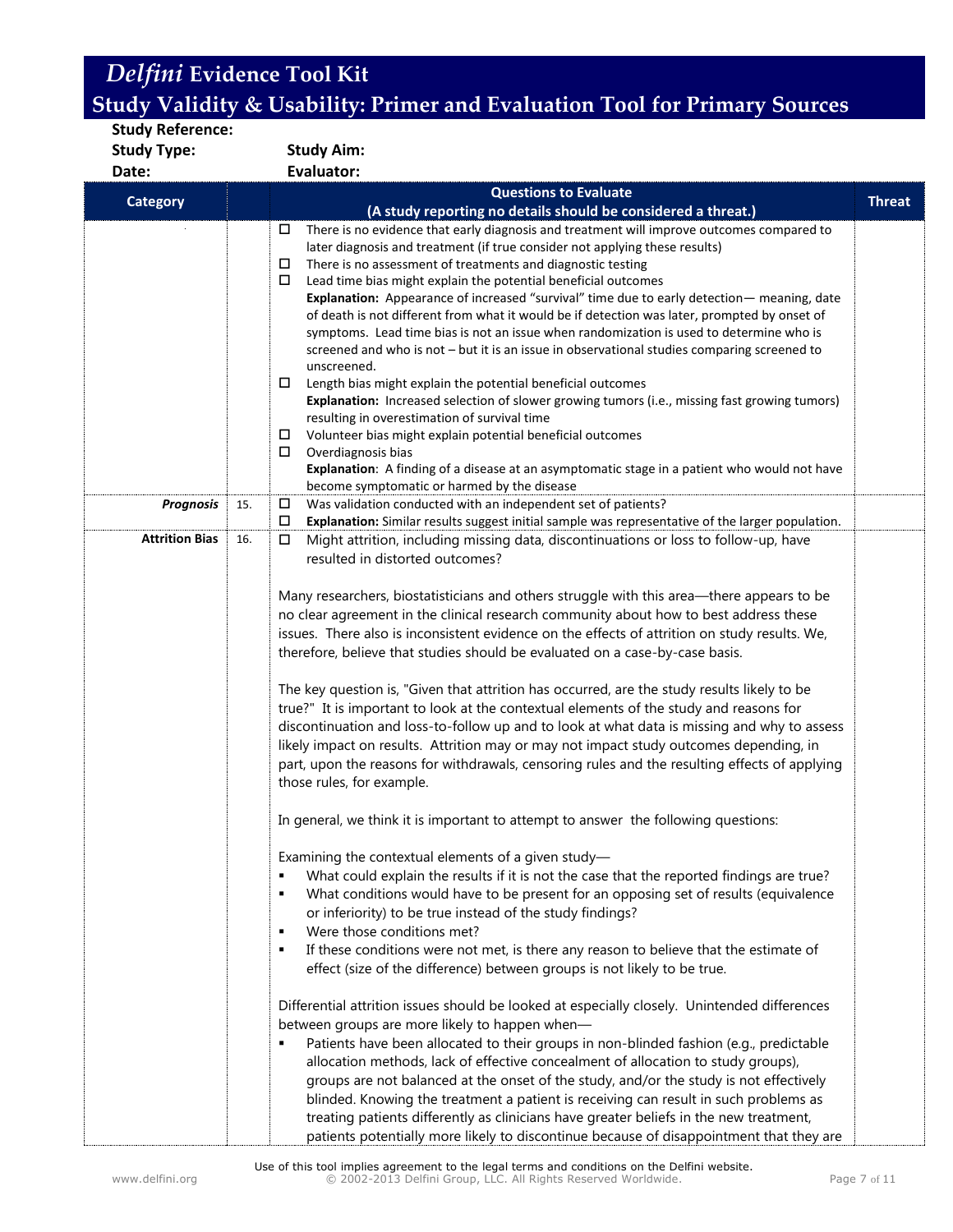| <b>Study Reference:</b> |                   |                                                                                                                                                                                                                                                                                                                                                                                                                                                                                                                                                                                                                                                                                                                                                                                                                                                                                                                                                                                                                                                                                                                                                                                                                                                                                                                                                                                                                                                                                                                                                                                                                                                                                                                                                                                                                                                                                                                                                                                                                                                                                                                                                                                                                                                                                                                                                                                                                                                                                                                                                                                                                                                                                                                                                                                                                                                                                                                                                                                                                                                                                                                                                                                                                                                                                                                                                                                                                                                                                                                                                                                                                                                                                                                                                                                                                                                                                                                                                          |               |  |  |  |
|-------------------------|-------------------|----------------------------------------------------------------------------------------------------------------------------------------------------------------------------------------------------------------------------------------------------------------------------------------------------------------------------------------------------------------------------------------------------------------------------------------------------------------------------------------------------------------------------------------------------------------------------------------------------------------------------------------------------------------------------------------------------------------------------------------------------------------------------------------------------------------------------------------------------------------------------------------------------------------------------------------------------------------------------------------------------------------------------------------------------------------------------------------------------------------------------------------------------------------------------------------------------------------------------------------------------------------------------------------------------------------------------------------------------------------------------------------------------------------------------------------------------------------------------------------------------------------------------------------------------------------------------------------------------------------------------------------------------------------------------------------------------------------------------------------------------------------------------------------------------------------------------------------------------------------------------------------------------------------------------------------------------------------------------------------------------------------------------------------------------------------------------------------------------------------------------------------------------------------------------------------------------------------------------------------------------------------------------------------------------------------------------------------------------------------------------------------------------------------------------------------------------------------------------------------------------------------------------------------------------------------------------------------------------------------------------------------------------------------------------------------------------------------------------------------------------------------------------------------------------------------------------------------------------------------------------------------------------------------------------------------------------------------------------------------------------------------------------------------------------------------------------------------------------------------------------------------------------------------------------------------------------------------------------------------------------------------------------------------------------------------------------------------------------------------------------------------------------------------------------------------------------------------------------------------------------------------------------------------------------------------------------------------------------------------------------------------------------------------------------------------------------------------------------------------------------------------------------------------------------------------------------------------------------------------------------------------------------------------------------------------------------------|---------------|--|--|--|
| <b>Study Type:</b>      | <b>Study Aim:</b> |                                                                                                                                                                                                                                                                                                                                                                                                                                                                                                                                                                                                                                                                                                                                                                                                                                                                                                                                                                                                                                                                                                                                                                                                                                                                                                                                                                                                                                                                                                                                                                                                                                                                                                                                                                                                                                                                                                                                                                                                                                                                                                                                                                                                                                                                                                                                                                                                                                                                                                                                                                                                                                                                                                                                                                                                                                                                                                                                                                                                                                                                                                                                                                                                                                                                                                                                                                                                                                                                                                                                                                                                                                                                                                                                                                                                                                                                                                                                                          |               |  |  |  |
| Date:                   |                   | Evaluator:                                                                                                                                                                                                                                                                                                                                                                                                                                                                                                                                                                                                                                                                                                                                                                                                                                                                                                                                                                                                                                                                                                                                                                                                                                                                                                                                                                                                                                                                                                                                                                                                                                                                                                                                                                                                                                                                                                                                                                                                                                                                                                                                                                                                                                                                                                                                                                                                                                                                                                                                                                                                                                                                                                                                                                                                                                                                                                                                                                                                                                                                                                                                                                                                                                                                                                                                                                                                                                                                                                                                                                                                                                                                                                                                                                                                                                                                                                                                               |               |  |  |  |
| <b>Category</b>         |                   | <b>Questions to Evaluate</b>                                                                                                                                                                                                                                                                                                                                                                                                                                                                                                                                                                                                                                                                                                                                                                                                                                                                                                                                                                                                                                                                                                                                                                                                                                                                                                                                                                                                                                                                                                                                                                                                                                                                                                                                                                                                                                                                                                                                                                                                                                                                                                                                                                                                                                                                                                                                                                                                                                                                                                                                                                                                                                                                                                                                                                                                                                                                                                                                                                                                                                                                                                                                                                                                                                                                                                                                                                                                                                                                                                                                                                                                                                                                                                                                                                                                                                                                                                                             | <b>Threat</b> |  |  |  |
|                         |                   |                                                                                                                                                                                                                                                                                                                                                                                                                                                                                                                                                                                                                                                                                                                                                                                                                                                                                                                                                                                                                                                                                                                                                                                                                                                                                                                                                                                                                                                                                                                                                                                                                                                                                                                                                                                                                                                                                                                                                                                                                                                                                                                                                                                                                                                                                                                                                                                                                                                                                                                                                                                                                                                                                                                                                                                                                                                                                                                                                                                                                                                                                                                                                                                                                                                                                                                                                                                                                                                                                                                                                                                                                                                                                                                                                                                                                                                                                                                                                          |               |  |  |  |
| <b>Assessment Bias</b>  | 17.               | (A study reporting no details should be considered a threat.)<br>not receiving the newest agent, etc.<br>An effect of the treatment is causing the attrition. This may be informative and may, at<br>٠<br>times, be informative about the effectiveness of the treatment (especially in an<br>otherwise valid study) or signal a safety issue.<br>Example of a Contextual Review In a Study with Over 50 Percent Discontinuations<br>"In this placebo-controlled trial, effective randomization, balance in resulting study<br>groups, concealed allocation to study assignment and blinding in this study mitigate<br>against patients being treated differently due to knowledge of a study assignment.<br>This is borne out by balance in use of co-interventions-patients discontinuing were<br>treated similarly regardless of study group. Groups were otherwise treated identically<br>except for the investigational agents. Adherence was balanced and very high (over 80<br>percent). Protocol deviations were balanced and very low at less than 90 percent.<br>Censoring rules were assessed at low risk of bias and were designed to prevent double<br>counting. There is no evidence of selective reporting. Balance in discontinuation<br>reasons and numbers is supportive that patients were not discontinuing because of<br>discovery of being on one agent as compared to another. The superior outcomes in<br>the active agent group would have to be explained by superiority of a co-intervention<br>that was disproportionately applied to the active agent group. However, co-<br>interventions were balanced between groups, therefore, it is reasonable to conclude<br>that the results are due to the efficacy of the active agent.<br>Assessors are blinded<br>□<br>Selective reporting occurred or is suspected (e.g., key outcomes or prespecified outcomes not<br>$\Box$<br>reported, reporting is incomplete or based on non-prespecified assessments<br>Likelihood of findings due to chance, false positive and false negative outcomes (judgment<br>□<br>call on statistical significance, including confidence intervals)<br>For valid studies, consider what you judge to be a reasonable range for clinical<br>$\circ$<br>significance - this need not be hard and fast<br>Look at the borders of the confidence intervals and interpret their clinical meaning<br>$\circ$<br>based on your judgment - are the boundaries outside what you deem clinically<br>significant? If yes, then the findings are inconclusive.<br>If the study was terminated early, this increases the potential for chance effects<br>$\circ$<br>especially in studies with fewer than 500 events and which are not confirmed in other<br>studies. *Example: If a monitoring committee examines the data every X months in a<br>Y year study then the p-value would be (X months / X*Y months) x the study-wide p-<br>value<br>Intention-to-Treat Analysis performed (all people are analyzed as randomized + reasonable<br>ц<br>method for imputing missing values which puts the intervention through a challenging trial or<br>other reasonable sensitivity analysis) or missing values are very small. Caution: Use of the<br>mean is not appropriate. Last Observation Carried Forward (LOCF) is generally considered a<br>biased method, but, in the case of progressive conditions may at least provide useful data on<br>the direction of the results under certain circumstances:<br>http://www.delfini.org/delfiniClick_PrimaryStudies.htm#LOCFhelp<br>Use of modeling only with use of reasonable assumptions<br>$\Box$<br>If time-to-event analysis used (see also Kaplan Meier curves, survival curves), was it<br>0<br>appropriate to do, is there transparency especially with regard to censoring and is it unbiased.<br>(See<br>http://www.delfini.org/Delfini_Pearls_Analyzing_Results_Time_To_Event_Analysis_KM.pdf.) |               |  |  |  |
|                         |                   | Additional threats include -                                                                                                                                                                                                                                                                                                                                                                                                                                                                                                                                                                                                                                                                                                                                                                                                                                                                                                                                                                                                                                                                                                                                                                                                                                                                                                                                                                                                                                                                                                                                                                                                                                                                                                                                                                                                                                                                                                                                                                                                                                                                                                                                                                                                                                                                                                                                                                                                                                                                                                                                                                                                                                                                                                                                                                                                                                                                                                                                                                                                                                                                                                                                                                                                                                                                                                                                                                                                                                                                                                                                                                                                                                                                                                                                                                                                                                                                                                                             |               |  |  |  |
|                         |                   | <b>Statistical</b>                                                                                                                                                                                                                                                                                                                                                                                                                                                                                                                                                                                                                                                                                                                                                                                                                                                                                                                                                                                                                                                                                                                                                                                                                                                                                                                                                                                                                                                                                                                                                                                                                                                                                                                                                                                                                                                                                                                                                                                                                                                                                                                                                                                                                                                                                                                                                                                                                                                                                                                                                                                                                                                                                                                                                                                                                                                                                                                                                                                                                                                                                                                                                                                                                                                                                                                                                                                                                                                                                                                                                                                                                                                                                                                                                                                                                                                                                                                                       |               |  |  |  |
|                         |                   | No report of statistics used<br>□                                                                                                                                                                                                                                                                                                                                                                                                                                                                                                                                                                                                                                                                                                                                                                                                                                                                                                                                                                                                                                                                                                                                                                                                                                                                                                                                                                                                                                                                                                                                                                                                                                                                                                                                                                                                                                                                                                                                                                                                                                                                                                                                                                                                                                                                                                                                                                                                                                                                                                                                                                                                                                                                                                                                                                                                                                                                                                                                                                                                                                                                                                                                                                                                                                                                                                                                                                                                                                                                                                                                                                                                                                                                                                                                                                                                                                                                                                                        |               |  |  |  |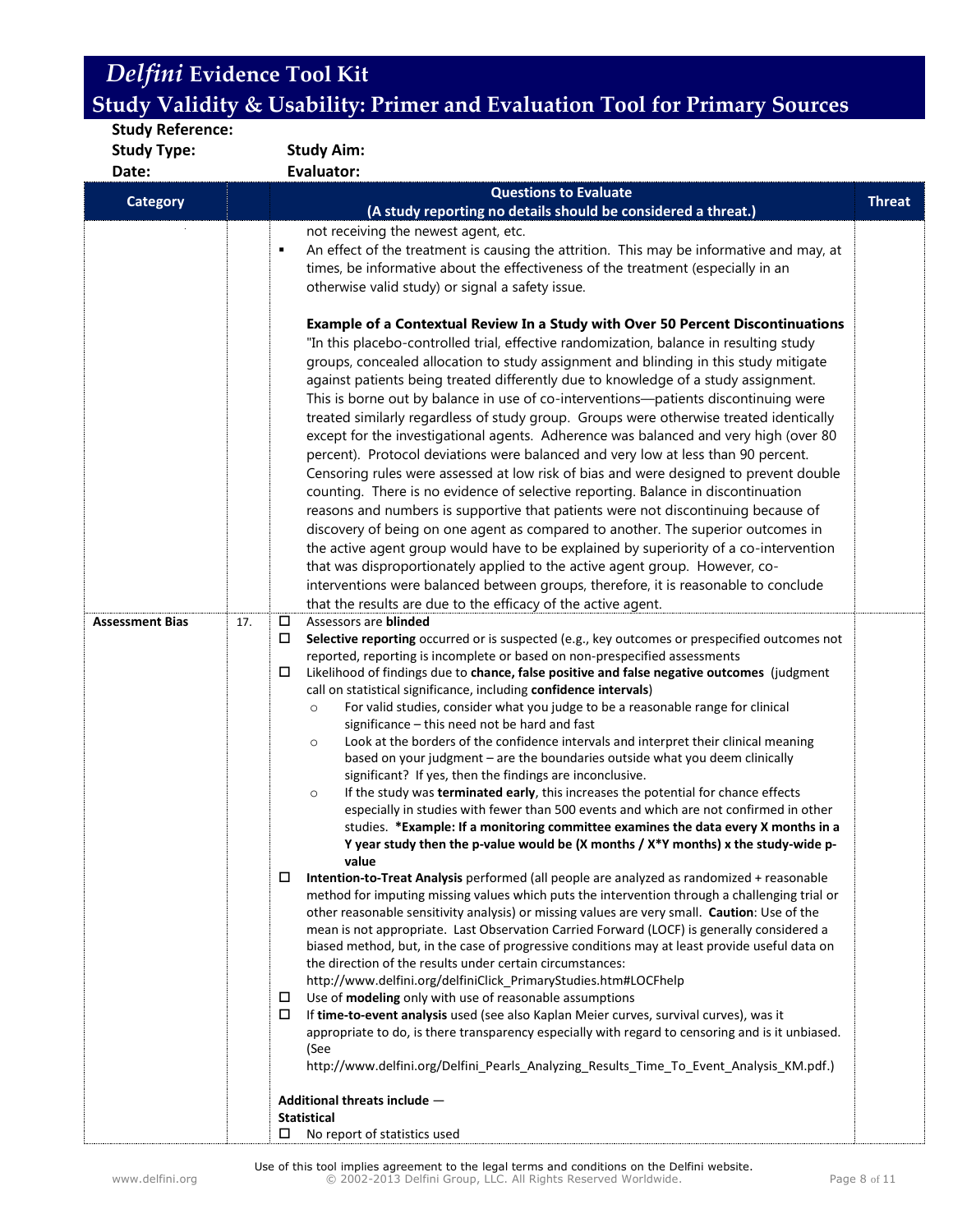| <b>Study Reference:</b> |     |                                                                           |                                                                                                                                                                                     |               |
|-------------------------|-----|---------------------------------------------------------------------------|-------------------------------------------------------------------------------------------------------------------------------------------------------------------------------------|---------------|
| <b>Study Type:</b>      |     | <b>Study Aim:</b>                                                         |                                                                                                                                                                                     |               |
| Date:                   |     | <b>Evaluator:</b>                                                         |                                                                                                                                                                                     |               |
|                         |     |                                                                           | <b>Questions to Evaluate</b>                                                                                                                                                        | <b>Threat</b> |
| <b>Category</b>         |     |                                                                           | (A study reporting no details should be considered a threat.)                                                                                                                       |               |
|                         |     | □                                                                         | In appropriate statistics used. Example: One-sided tests were performed when two-sided                                                                                              |               |
|                         |     |                                                                           | tests would be preferable because of the possibility of results going in either direction - one-                                                                                    |               |
|                         |     | sided tests may favor the intervention<br>0                               | Modeling used which requires assumptions and is frequently not done correctly. It is not                                                                                            |               |
|                         |     |                                                                           | possible to evaluate the assumptions used and/or the correctness of the method sufficiently                                                                                         |               |
|                         |     | to detect potential bias in results reporting                             |                                                                                                                                                                                     |               |
|                         |     | $\Box$<br>Inappropriate reliance on adjustments                           |                                                                                                                                                                                     |               |
| <b>Equivalence or</b>   | 18. | 口                                                                         | Efficacy of referent agent is not established through valid and clinically useful studies                                                                                           |               |
| <b>Non-inferiority</b>  |     | □                                                                         | Referent study and new study are not sufficiently similar                                                                                                                           |               |
|                         |     | $\Box$<br>$\Box$                                                          | Biases or analyses diminish potential true differences between groups<br>Authors did not choose an equivalence range or non-inferiority cutoff (Delta) that seems                   |               |
|                         |     |                                                                           | reasonable (e.g., too wide for equivalence trials and too far for non-inferiority trials)                                                                                           |               |
| <b>Oncology Studies</b> | 19. | Threats include $-$                                                       |                                                                                                                                                                                     |               |
|                         |     |                                                                           |                                                                                                                                                                                     |               |
|                         |     | 口<br>Small study size                                                     |                                                                                                                                                                                     |               |
|                         |     | □<br>Short study duration                                                 |                                                                                                                                                                                     |               |
|                         |     | Primary outcome is tumor response not survival<br>$\bullet$               |                                                                                                                                                                                     |               |
|                         |     |                                                                           | Explanation: Survival has always been accepted as an appropriate outcome measure in                                                                                                 |               |
|                         |     |                                                                           | oncology studies. FDA also accepts tumor response outcomes even though they may not be                                                                                              |               |
|                         |     |                                                                           | associated with improved survival. Below are the most common outcome measures in<br>oncology studies. In making judgments regarding clinical usefulness, our preference is to see - |               |
|                         |     |                                                                           |                                                                                                                                                                                     |               |
|                         |     | $\Box$<br>□                                                               | Overall mortality as the primary outcome measure with next preferred outcome measure                                                                                                |               |
|                         |     | □<br>Tumor response outcomes                                              | The combined outcome measure of mortality and tumor response followed by                                                                                                            |               |
|                         |     |                                                                           |                                                                                                                                                                                     |               |
|                         |     |                                                                           |                                                                                                                                                                                     |               |
|                         |     |                                                                           |                                                                                                                                                                                     |               |
|                         |     | Overall Survival                                                          | Defined as the time from randomization until death from any                                                                                                                         |               |
|                         |     |                                                                           | cause and is measured in the intent-to-treat population                                                                                                                             |               |
|                         |     |                                                                           |                                                                                                                                                                                     |               |
|                         |     | Progression-Free Survival                                                 | Defined as the time from randomization until objective tumor                                                                                                                        |               |
|                         |     | (PFS)                                                                     | progression or death                                                                                                                                                                |               |
|                         |     |                                                                           |                                                                                                                                                                                     |               |
|                         |     | Disease-Free Survival (DFS)                                               | Defined as the time from randomization until recurrence of                                                                                                                          |               |
|                         |     |                                                                           | tumor or death from any cause                                                                                                                                                       |               |
|                         |     |                                                                           |                                                                                                                                                                                     |               |
|                         |     | Objective Response Rate<br>(ORR)                                          | Defined as the proportion of patients with tumor size reduction<br>of a predefined amount and for a minimum time period                                                             |               |
|                         |     |                                                                           |                                                                                                                                                                                     |               |
|                         |     | Time-to-Progression                                                       | Defined as the time from randomization until objective tumor                                                                                                                        |               |
|                         |     | (TTP)                                                                     | progression                                                                                                                                                                         |               |
|                         |     |                                                                           |                                                                                                                                                                                     |               |
|                         |     | Time-to-Treatment Failure                                                 | Defined as a composite endpoint measuring time from                                                                                                                                 |               |
|                         |     | (TTF)                                                                     | randomization to discontinuation of treatment for any reason,                                                                                                                       |               |
|                         |     |                                                                           | including disease progression, treatment toxicity and death                                                                                                                         |               |
|                         |     |                                                                           |                                                                                                                                                                                     |               |
|                         |     |                                                                           |                                                                                                                                                                                     |               |
|                         |     | No information on QOL<br>□<br>口<br>No information on physical functioning |                                                                                                                                                                                     |               |
|                         |     | $\Box$<br>No information on tumor-related symptoms                        |                                                                                                                                                                                     |               |
|                         |     |                                                                           |                                                                                                                                                                                     |               |

Use of this tool implies agreement to the legal terms and conditions on the Delfini website. www.delfini.org © 2002-2013 Delfini Group, LLC. All Rights Reserved Worldwide. Page 9 of 11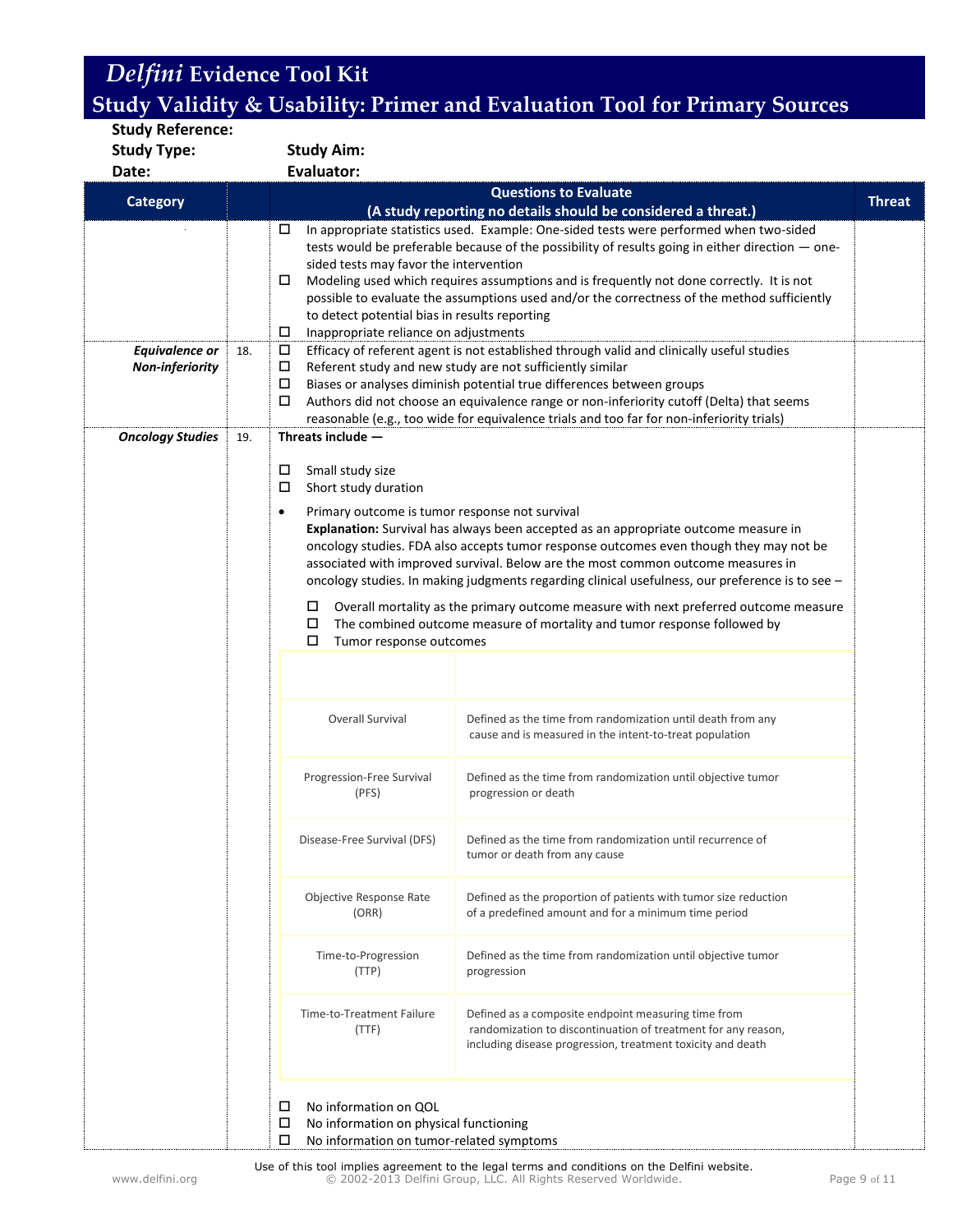**Study Reference: Study Type: Study Aim:**

**Date: Evaluator:**

|                            |     | <b>Questions to Evaluate</b>                                                                                                                                                                                                                                                                                                                                                                                                                                                                                                                                                                                          |               |  |  |
|----------------------------|-----|-----------------------------------------------------------------------------------------------------------------------------------------------------------------------------------------------------------------------------------------------------------------------------------------------------------------------------------------------------------------------------------------------------------------------------------------------------------------------------------------------------------------------------------------------------------------------------------------------------------------------|---------------|--|--|
| <b>Category</b>            |     | (A study reporting no details should be considered a threat.)                                                                                                                                                                                                                                                                                                                                                                                                                                                                                                                                                         | <b>Threat</b> |  |  |
|                            |     | Single arm study<br>□                                                                                                                                                                                                                                                                                                                                                                                                                                                                                                                                                                                                 |               |  |  |
| <b>Usefulness</b>          | 20. | Clinically significant area + sufficient benefit size = meaningful clinical benefit (consider<br>$\Box$                                                                                                                                                                                                                                                                                                                                                                                                                                                                                                               |               |  |  |
| <b>Assessment</b>          |     | efficacy vs effectiveness)                                                                                                                                                                                                                                                                                                                                                                                                                                                                                                                                                                                            |               |  |  |
| ♦                          |     | If composite endpoints used, reasonable combination used<br>□                                                                                                                                                                                                                                                                                                                                                                                                                                                                                                                                                         |               |  |  |
| <b>Measures of</b>         | 21. | If the study conclusions promise benefit, are the results actually going to be of reasonable<br>□                                                                                                                                                                                                                                                                                                                                                                                                                                                                                                                     |               |  |  |
| <b>Outcomes</b>            |     | benefit?                                                                                                                                                                                                                                                                                                                                                                                                                                                                                                                                                                                                              |               |  |  |
|                            |     | Consider the how big the benefit expected is by looking at the estimate of effect (e.g.,<br>٠<br>Absolute Risk Reduction - ARR, Number Needed to Treat/Harm/Screen/Prevent - NNT (NNH,<br>etc.), Odds Ratio - OR, Relative Risk - RR). Most helpful are NNT and ARR. Less useful are OR<br>and RR. Relative measures can be helpful only in combination with absolute measures such as<br>ARR and NNT.<br>Keep in mind efficacy versus effectiveness - the study circumstances and population used<br>п<br>mean that the study results are likely to be bigger than what you will realize in the clinical<br>setting. |               |  |  |
|                            |     | Aside: Other measures may be used as well; however use of relative measures alone should be<br>avoided as it always overestimates benefit. Odds ratios deal with odds, not probabilities are harder<br>to apply since you lose the baseline information.                                                                                                                                                                                                                                                                                                                                                              |               |  |  |
| <b>Safety</b>              | 22. | Assess potential safety issues.                                                                                                                                                                                                                                                                                                                                                                                                                                                                                                                                                                                       |               |  |  |
|                            |     | Aside: Safety assessment is highly complex and frequently necessarily based on weaker data. For<br>help, it is strongly recommended to consult the Delfini Grading, Conclusion & Results Table tool for<br>cautions and tips. The Delfini Searching Tool can provide additional help for seeking out other<br>sources to help assess safety.                                                                                                                                                                                                                                                                          |               |  |  |
| <b>Article Quality</b>     | 23. | Is this article particularly difficult to read potentially as a result of lack of skills on the part of<br>the author? (If yes, this may point to problems in research skills and may suggest even more<br>bias than what you might be able to discern from the article.) Or is language used that hints of<br>the use of unconventional methods that are not clear in the article (e.g., use of words like<br>"annualized," or "evaluable," or "we defined the ITT population as") and which might<br>suggest bias or lethal threats?                                                                                |               |  |  |
| <b>Plausibility</b>        | 24. | Do the conclusions make sense? Consider dose-response relationship, biologic plausibility,<br>etc.<br>Caution: often conclusions resulting from reasoning by pathophysiology are erroneous plus<br>plausibility is limited by current thinking and knowledge.)                                                                                                                                                                                                                                                                                                                                                        |               |  |  |
| <b>Conclusions</b>         | 25. | Are the author's conclusions actually justified by the results? Is there data integrity? Is data<br>□<br>overstated? Are limitations acknowledged? If composite outcomes are reported, then do the<br>outcomes that are chosen for combined reporting reasonable and not misleading (e.g.,<br>combinations of subjective and objective outcomes, combinations of severe outcomes with<br>mild ones or process measures)?<br>Aside: Author's conclusions are often optimistic. Review data for accuracy                                                                                                                |               |  |  |
| <b>External Validity</b>   | 26. | How likely are research results to be realized in the real world considering population and<br>□                                                                                                                                                                                                                                                                                                                                                                                                                                                                                                                      |               |  |  |
|                            |     | circumstances for care?<br>Review n, inclusions, exclusions, baseline characteristics and intervention methods - this is a<br>ц<br>judgment call.<br>Aside: Baseline characteristics are important to assess who was actually studied.<br>Application to different populations is hugely subject to judgment.                                                                                                                                                                                                                                                                                                         |               |  |  |
| <b>Patient Perspective</b> | 27. | Consider benefits, harms, risks, costs, uncertainties, alternatives, applicability to which<br>⊔                                                                                                                                                                                                                                                                                                                                                                                                                                                                                                                      |               |  |  |
|                            |     | patients, adherence issues and patient satisfaction                                                                                                                                                                                                                                                                                                                                                                                                                                                                                                                                                                   |               |  |  |